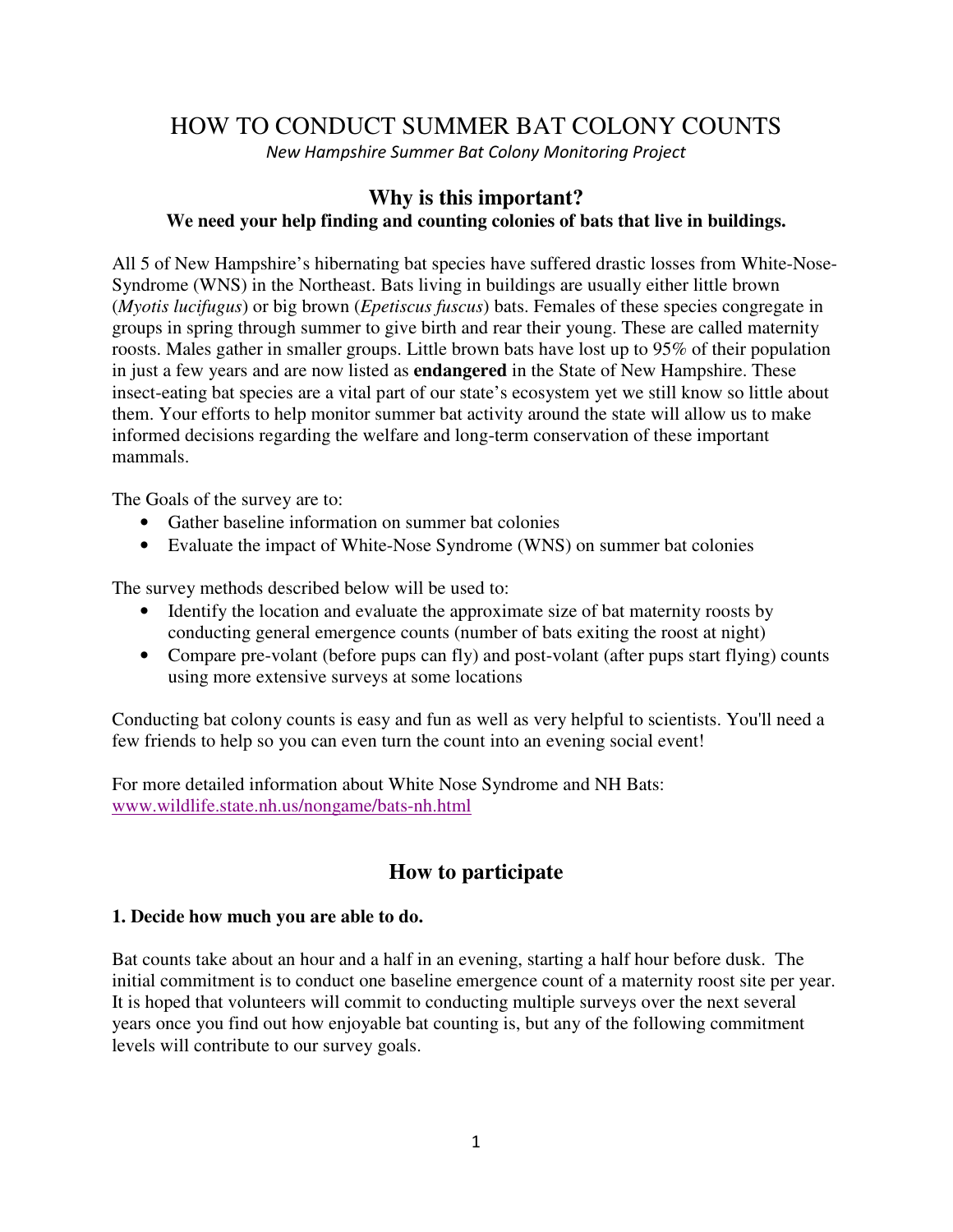*Bat Reporter*- Conduct one (or more) emergence counts of a roost **between May 15th and July 31<sup>st</sup>**. Base line information on many roosts is extremely valuable. If conducting only one count, try to conduct in **mid-July** when the colony should be most stable.

*Bat Tracker*-Conduct at least one (preferably 2) emergence counts of a roost **between June 3rd and June 23<sup>rd</sup>** before most pups begin flying (pre-volant) **and** at least one (preferably 2) emergence counts **between July 8<sup>th</sup>** and July 28<sup>th</sup> after most pups begin flying (post-volant).

*Bat Enthusiast*- Conduct at least one emergence count of a roost every 2 weeks (preferably every week) from **May 15th through July 31st** .

Some maternity colonies begin to disperse (break apart and spread out to other locations) soon after pups begin flying (post-volant). For intensive research purposes, it is also recommended that you conduct 2 or more counts on consecutive evenings.

*Additional Research:* You may be contacted for permission to survey your site. Proposed work may include netting to capture females to determine health, reproductive condition, and banding.

## **2. Download and print the following three forms at**

http://www.wildlife.state.nh.us/surveys/bats.html

- a. Site and Landowner Data Form
- b. The Emergence Count Data Form
- c. Match Documentation Form

## **3. Conduct a Summer Bat Colony Count**

#### **Preparation:**

**How to find a bat colony:** Barns, attics and other old structures provide the best opportunities for finding bat roost sites. The largest colonies are usually located along major rivers or other large bodies of water and other colonies can be found most everywhere near forests and water. Often local colonies are known and you can ask your neighbors if they know of any locations. Perhaps you can interest them in conducting a count too!

It's best to do some scouting beforehand to determine where bats are exiting. You may find that you need help in covering all the exits (front and back of a structure).

Please remember to ask permission of the landowner and enjoy the experience.

## **Conducting the Count:**

Choose an evening when the temperature is 50ºF with light wind and no rain (see data sheet referring to wind and sky codes of 3 or less).

Bring a thermometer, paper and pencil and the Bat Colony Count Data Form.

Arrive  $\frac{1}{2}$  hour before sunset and continue the survey until 1 hour after sunset or until it is otherwise too dark to see emerging bats.